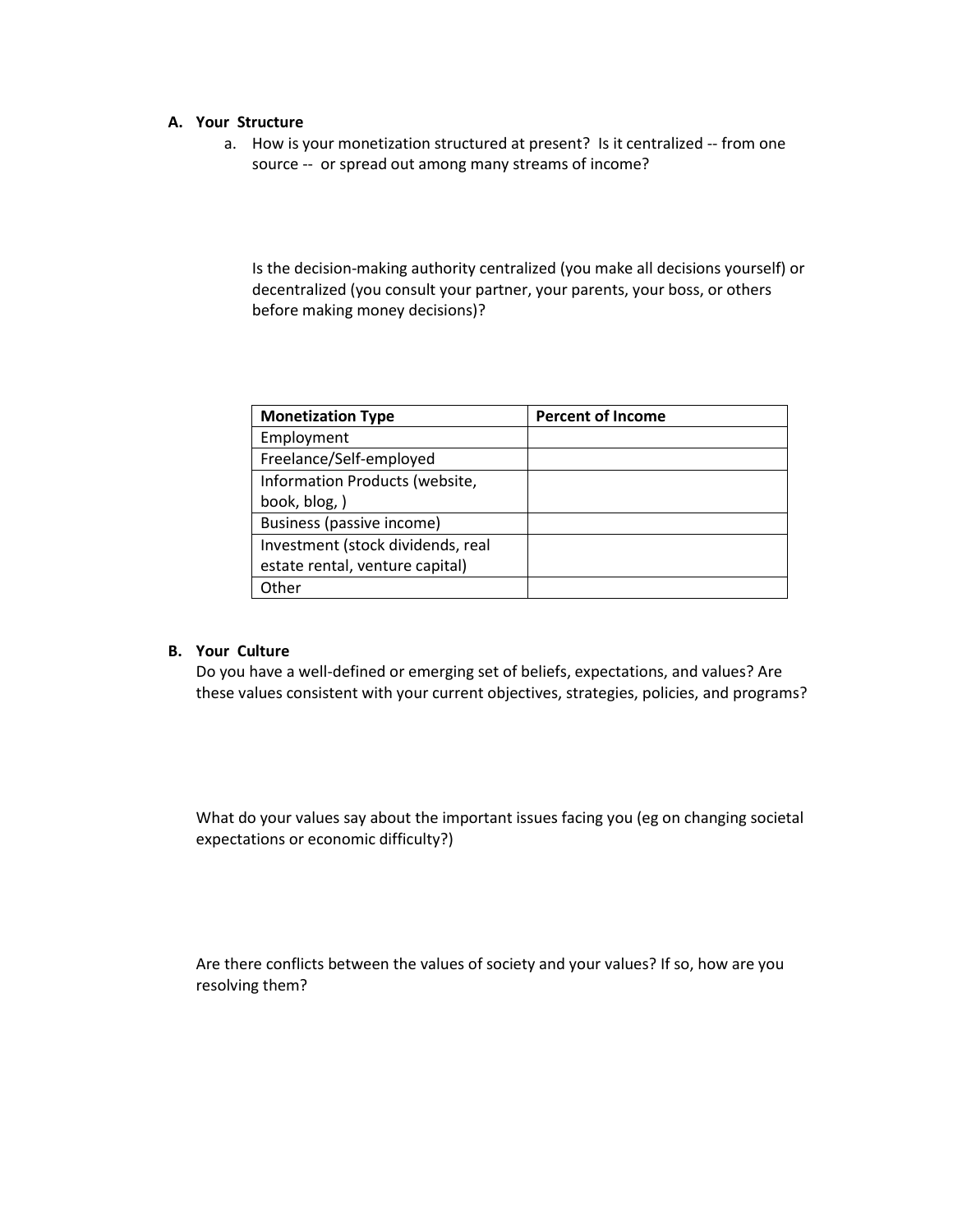# **C. Resources**

## a. **Marketing**

What do you do to get your name out there? Are you well-known in your field (brand awareness)? Among those who do know you, for what are you known (brand identity)?

Overall, is marketing a strength or a weakness to your making money?

### b. **Finance**

What is your financial situation? Healthy and happy? Just getting by? In debt and falling fast?

How much money could you invest in a monetization start-up right now? \$10 will buy a domain name for a year; \$100 is what my boyfriend used to start his small business; \$300 will buy you a laptop for creating your products; \$1000 will let you launch an ebay store and stock your virtual shelves.

How much money could you invest in a monetization scheme on an ongoing basis? \$25/month will buy you a shopify store; \$1000/month will let you open a physical location.

Overall, is finance a strength or a weakness towards your making money?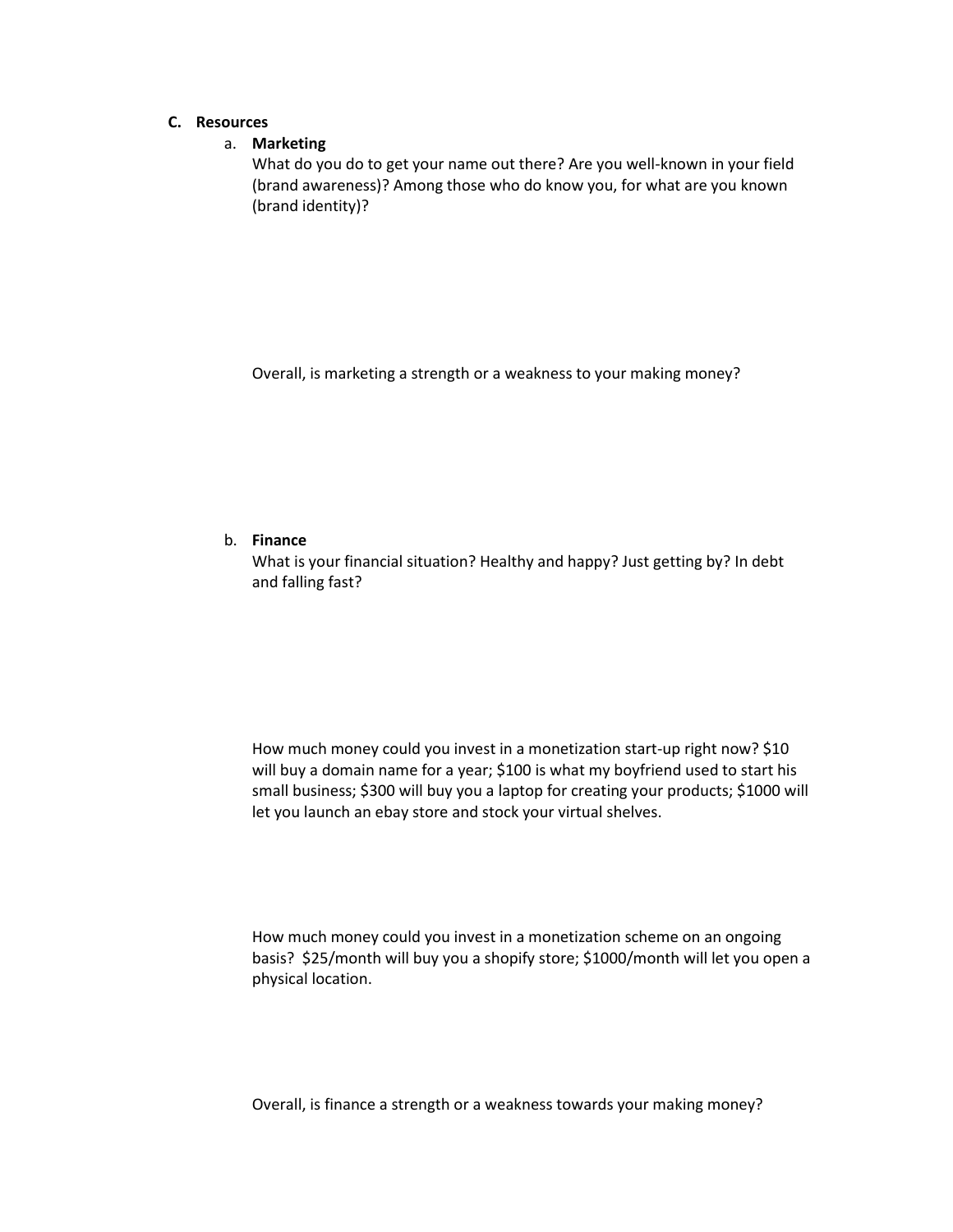#### c. **Research & Development (Lifetime Education)**

How well do you keep up with current trends? Are you on the lookout for more ways to help people? What "products" (ways to provide value) do you have lined up for consideration to offer?

i. ii. iii. iv. v. vi. vii. viii. ix. x.

- xi.
- xii.

Do you have a good grasp of the tools available to you for monetizing your value? Are you familiar enough with website-building, book-publishing, running a business, owing a job, and investing cash that you can decide which option is best for each value you provide?

What are you doing or considering doing to improve your ability to create and provide value?

Overall, is R&D a strength or a weakness for your making money?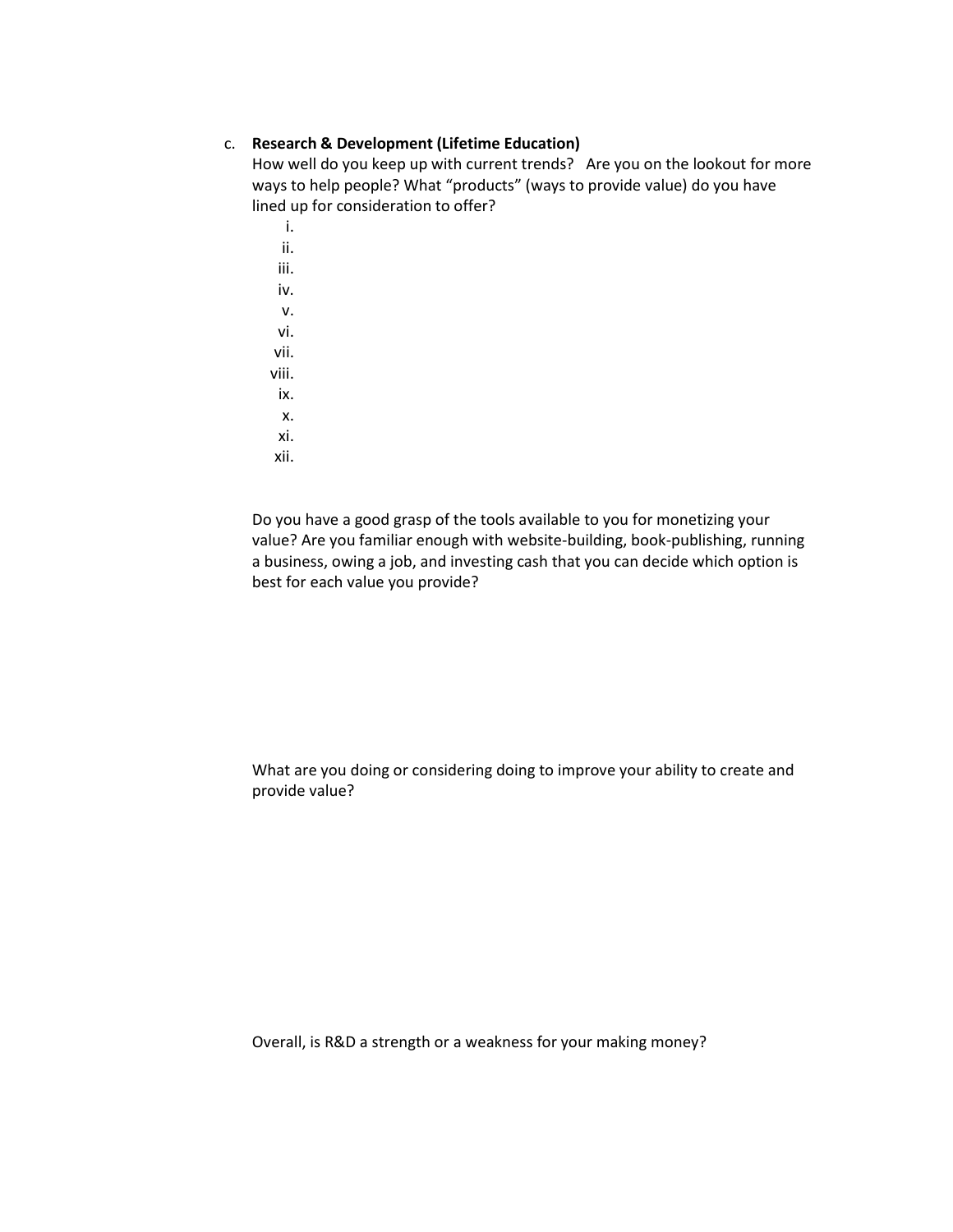## d. **Operations & Logistics**

Do you have the tools and resources you need to do your job? Whatever you're doing to make money, are you doing it as efficiently as possible? Or could you work better if you changed your procedures, your schedule, or bought new tools?

What tools, procedures, or training might you need to implement your plans for the upcoming year?

Overall, is Operations a strength or a weakness for your making money?

### e. **Information Systems**

Do you have the information you need to do your job? When you go to find information for your work, do you know where to find it? Does your filing system allow you to keep relevant information, and to find it again quickly?

Are you adding things to your information system on a regular basis?

Overall, is Information Systems a strength or a weakness for your making money?

Now decide which of the above factors is the most important to you. The print-off gives you room for 5 of each (strengths & weaknesses), but try to limit yourself to 2-3 of each. Just like for the external analysis, go through the list and determine what ought to be done about each item: how can you best make use of your strengths, and repair or mitigate your weaknesses?